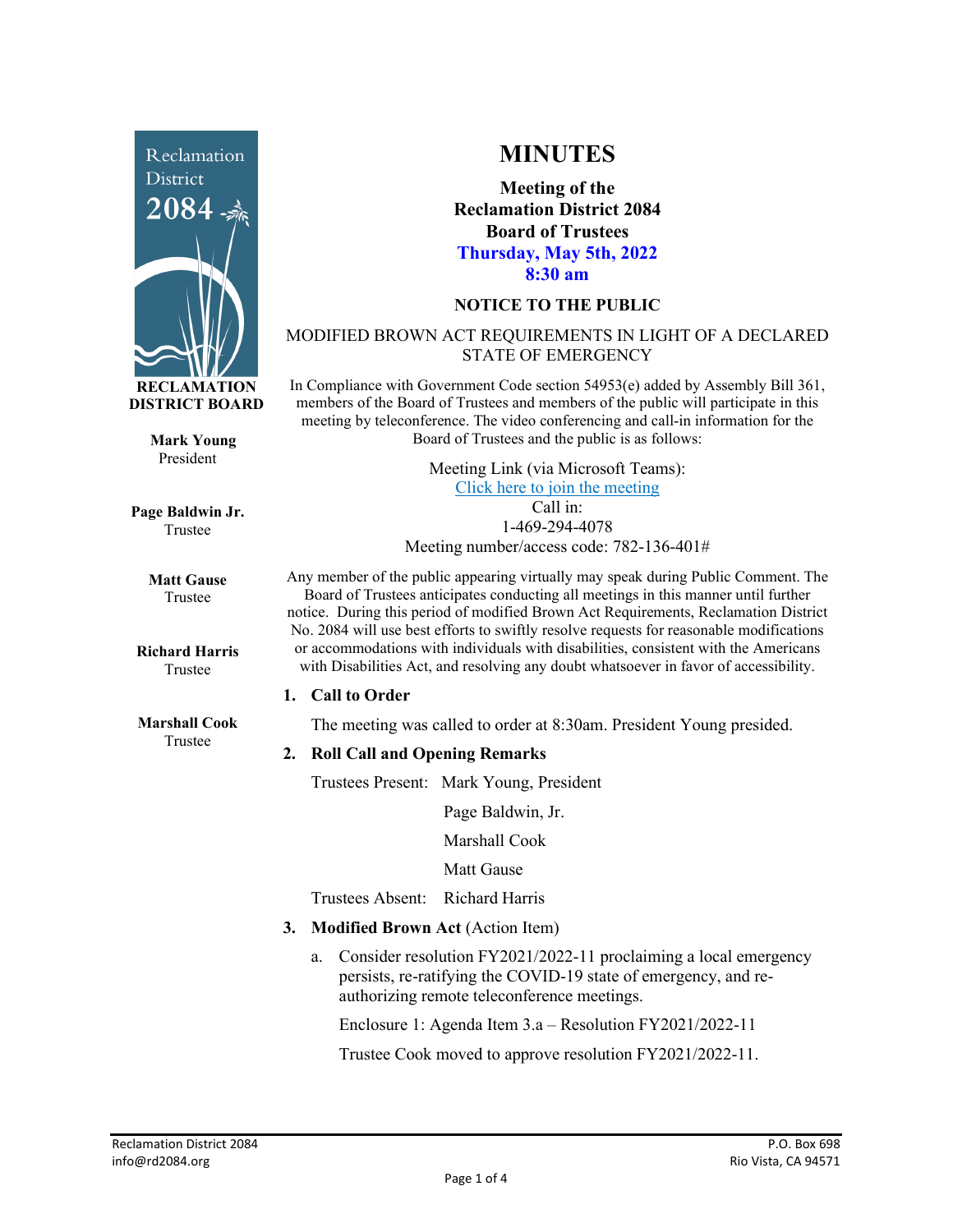Trustee Baldwin seconded and it passed by unanimous vote of Trustees present.

 AYES: Young, Baldwin, Cook, Gause NOES: (none) ABSTAIN: (none) RECUSE: (none)

**4. Public Comment** (New Business)

There was no public comment.

## **5. Agenda Approval**

Trustee Gause moved to approve the agenda.

Trustee Cook seconded and it passed by unanimous vote of Trustees present.

> AYES: Young, Baldwin, Cook, Gause NOES: (none) ABSTAIN: (none) RECUSE: (none)

- **6. Consent Items** (Action Item)
	- a. Approval of Meeting Minutes
		- 1. April 7th, 2022

Enclosure 2: Agenda Item 6.a.1 – Meeting Minutes

Trustee Cook moved to approve the consent items.

Trustee Baldwin seconded and it passed by unanimous vote of Trustees present.

> AYES: Young, Baldwin, Cook, Gause NOES: (none) ABSTAIN: (none) RECUSE: (none)

**7. Board Items** (Action item unless otherwise noted)

Nothing to discuss at this time.

- **8. Operations and Maintenance Update** (Informational/Action Item)
	- a. Update from MBK Engineers

Enclosure 3: Agenda Item 8.a – May 2022 Engineer's Report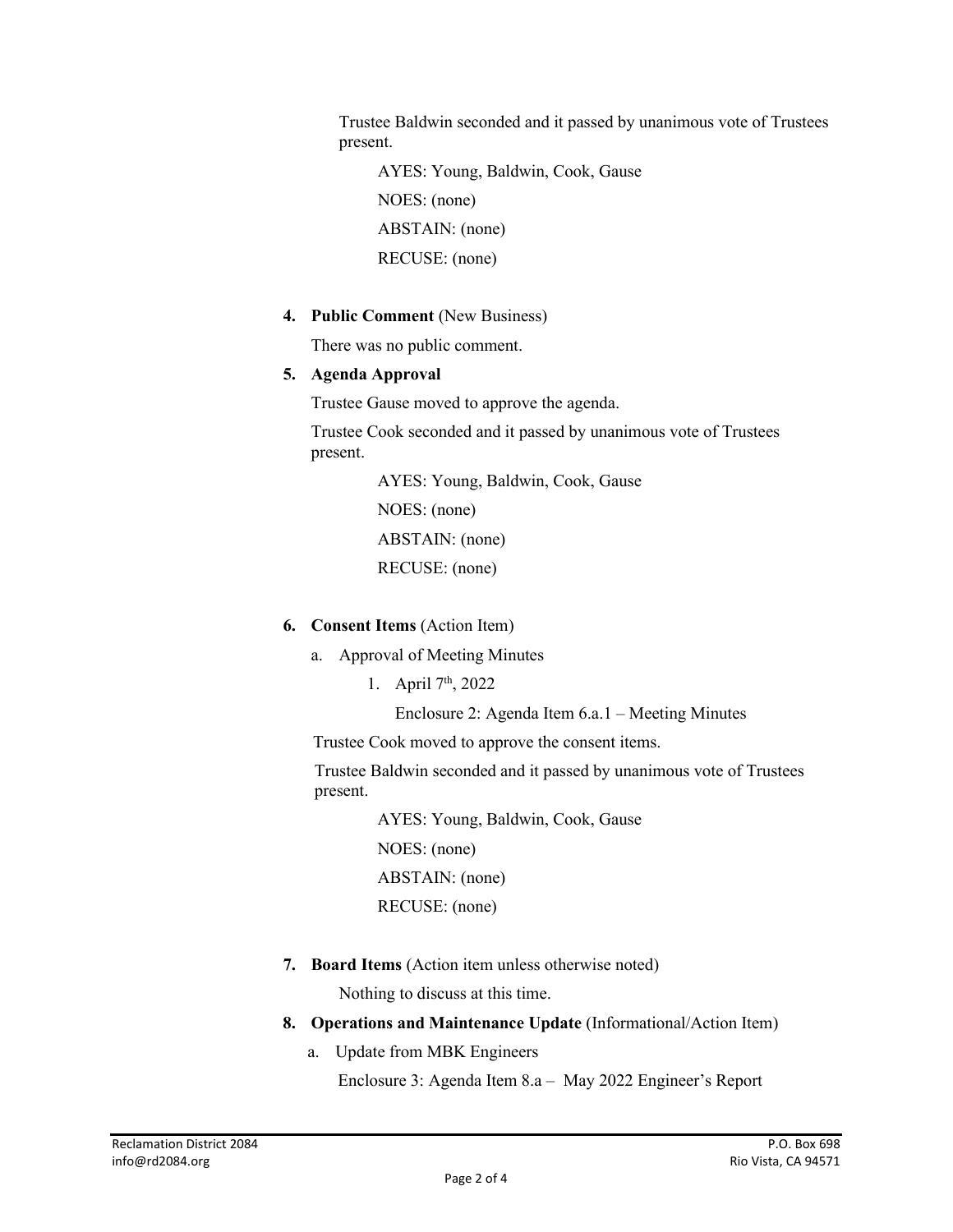b. Ongoing Maintenance Items

Engineer Moncrief gave the Engineers Report. The County visited the District on Monday but have not communicated the results of the visit. President Young believes they were out to look at the old Liberty Island Boat Ramp. MBK still needs to schedule a low tide boat survey.

MBK has updated the Five Year Plan with edits from the General Manager. President Young will review and then the draft Plan is ready for submittal.

MBK has recently had positive conversations with CDFW on the extending the work window to perform annual maintenance through the RMAs. This process should be completed before the expiration of the District's current agreement.

There is nothing new to share on the Delta Barriers or RD 536 emergency work.

- **9. Financial Management** (Informational/Action Item)
	- a. Invoicing

Enclosure 4: Agenda Item 9.a – April Financial Manager's Report

Financial Manager Brown provided an overview of District finances.

b. Fiscal Year 2022/2023 Budget Workshop (Informational Only)

Enclosure 5: Agenda Item 9.b – Draft Fiscal Year 2022/2023 Budget

Financial Manager Brown presented a revised draft budget for Fiscal Year 2022/2023.

**10. Little Egbert Project Update** (Informational Only)

General Manager Nagy stated there has been no noteworthy changes in the past month. Coordination activities with the State continue.

- **11. Other Reports** (Informational Only)
	- a. Trustee Report(s)

Trustee Baldwin: There is a dangling telephone wire and a squatter at the Southwest corner of the Powell Property.

President Young: Solano County recently visited the District. Geotechnical investigations for the Little Egbert Multi-Benefit Project will start soon. The focus will be on the RD 536 levee.

b. General Manager's Report

None

c. Counsel Report (if needed)

None

# **12. Adjourn**

a. The next Board meeting is scheduled for June 2nd, 2022.

Trustee Cook moved to adjourn the meeting.